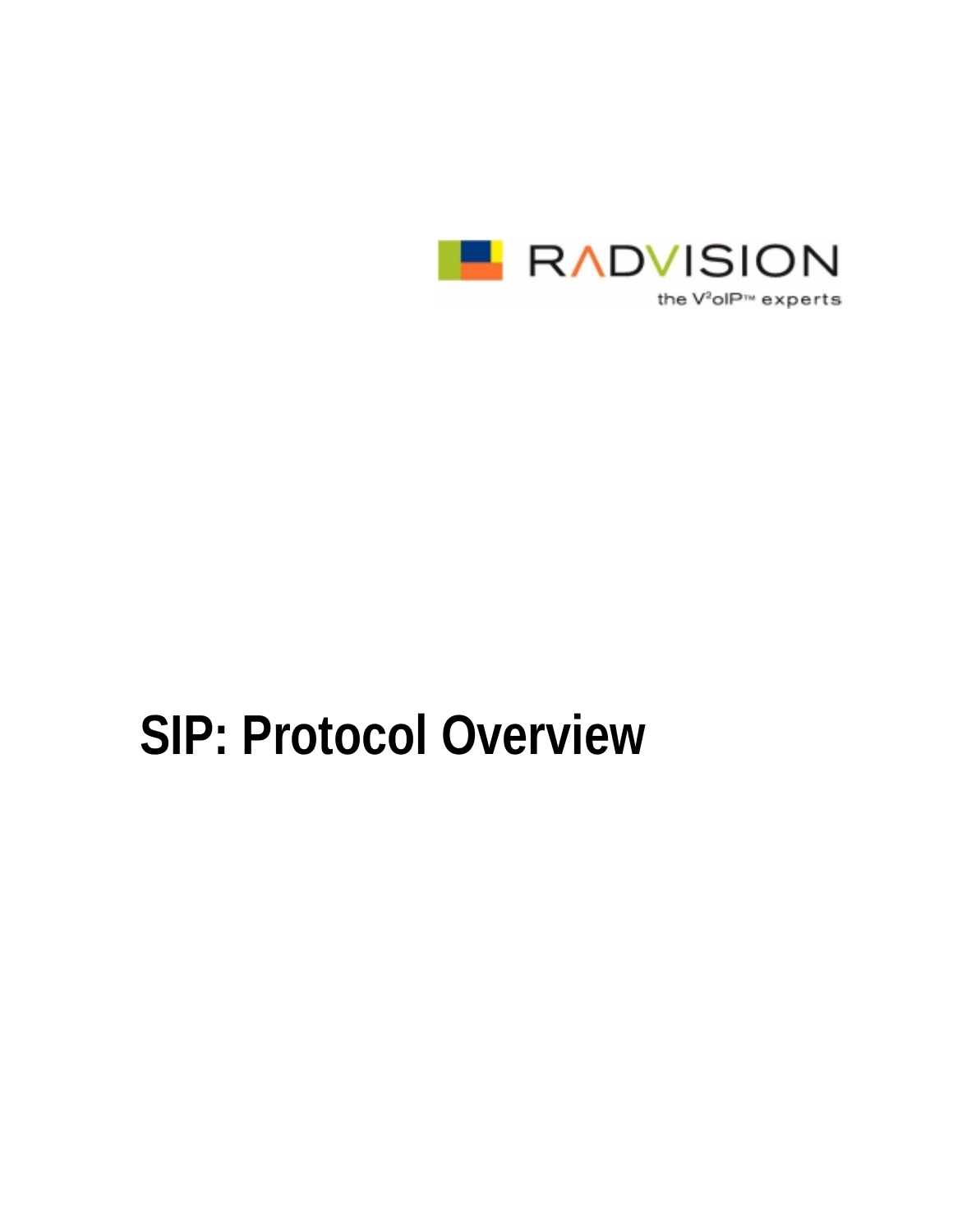### **NOTICE**

© 2001 RADVISION Ltd. All intellectual property rights in this publication are owned by RADVISION Ltd. and are protected by United States copyright laws, other applicable copyright laws and international treaty provisions. RADVISION Ltd. retains all rights not expressly granted.

No part of this publication may be reproduced in any form whatsoever or used to make any derivative work without prior written approval by RADVISION Ltd.

No representation of warranties for fitness for any purpose other than what is specifically mentioned in this guide is made either by RADVISION Ltd. or its agents.

RADVISION Ltd. reserves the right to revise this publication and make changes without obligation to notify any person of such revisions or changes. RADVISION Ltd. may make improvements or changes in the product(s) and/or the program(s) described in this documentation at any time.

If there is any software on removable media described in this publication, it is furnished under a license agreement included with the product as a separate document. If you are unable to locate a copy, please contact RADVISION Ltd. and a copy will be provided to you.

Unless otherwise indicated, RADVISION registered trademarks are registered in the United States and other territories. All registered trademarks recognized.

For further information contact RADVISION or your local distributor or reseller.

http://www.radvision.com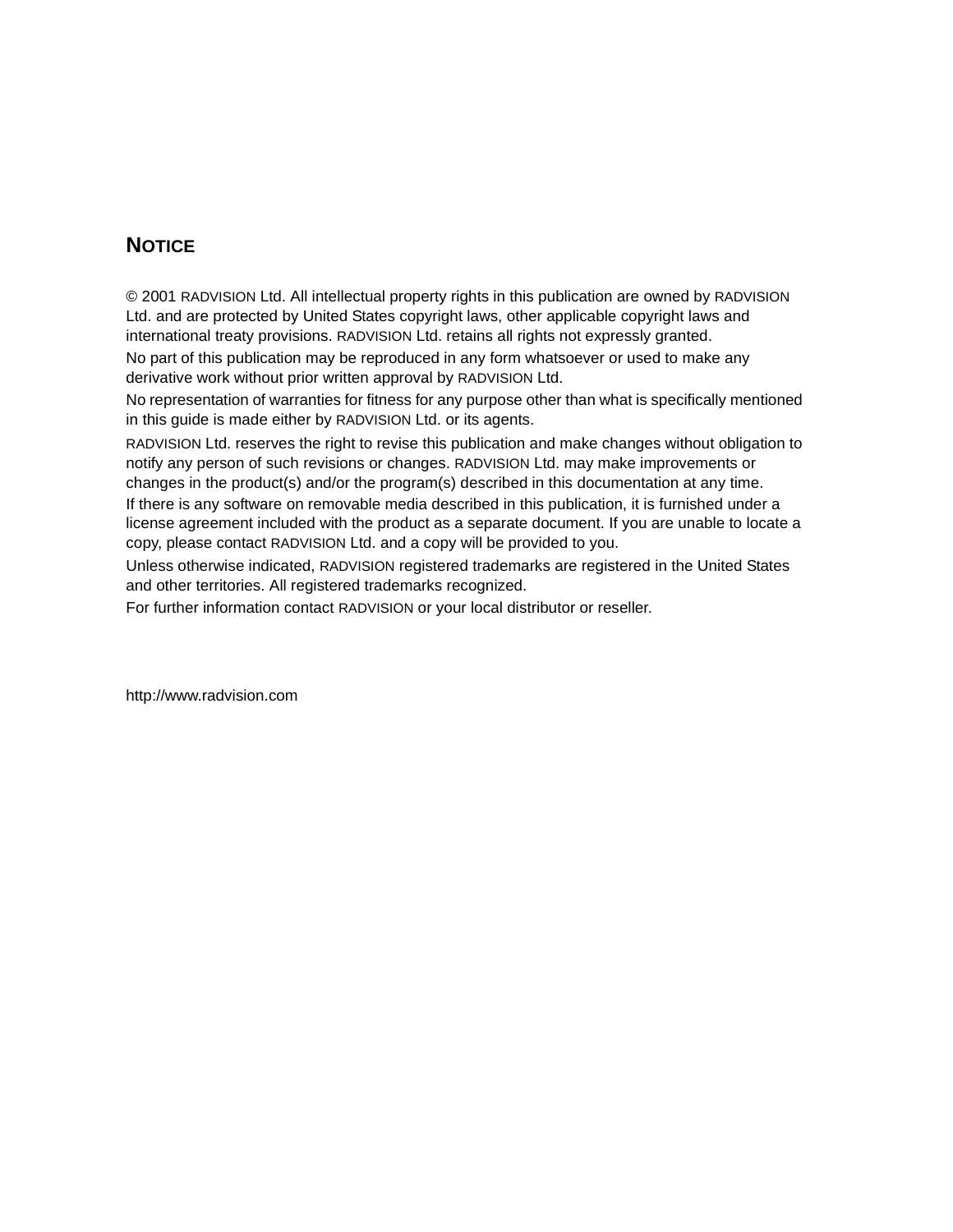## **CONTENTS**

### [1](#page-4-0) *[Session Initiation Protocol \(SIP\)](#page-4-1)*

| Introduction                          | 5  |
|---------------------------------------|----|
| <b>SIP Entities</b>                   | 5  |
| User Agent                            | 5  |
| <b>Proxy Server</b>                   | 6  |
| <b>Redirect Server</b>                | 6  |
| Registrar                             | 6  |
| Messages                              | 6  |
| Message Types                         | 6  |
| Message Parts                         | 8  |
| Message Samples                       | 9  |
| <b>Entity Interaction</b>             | 11 |
| Session Establishment and Termination | 11 |
| Call Redirection                      | 12 |
| Call Proxying                         | 14 |
| Session Description Protocol (SDP)    | 15 |
| <b>SDP Packets</b>                    | 15 |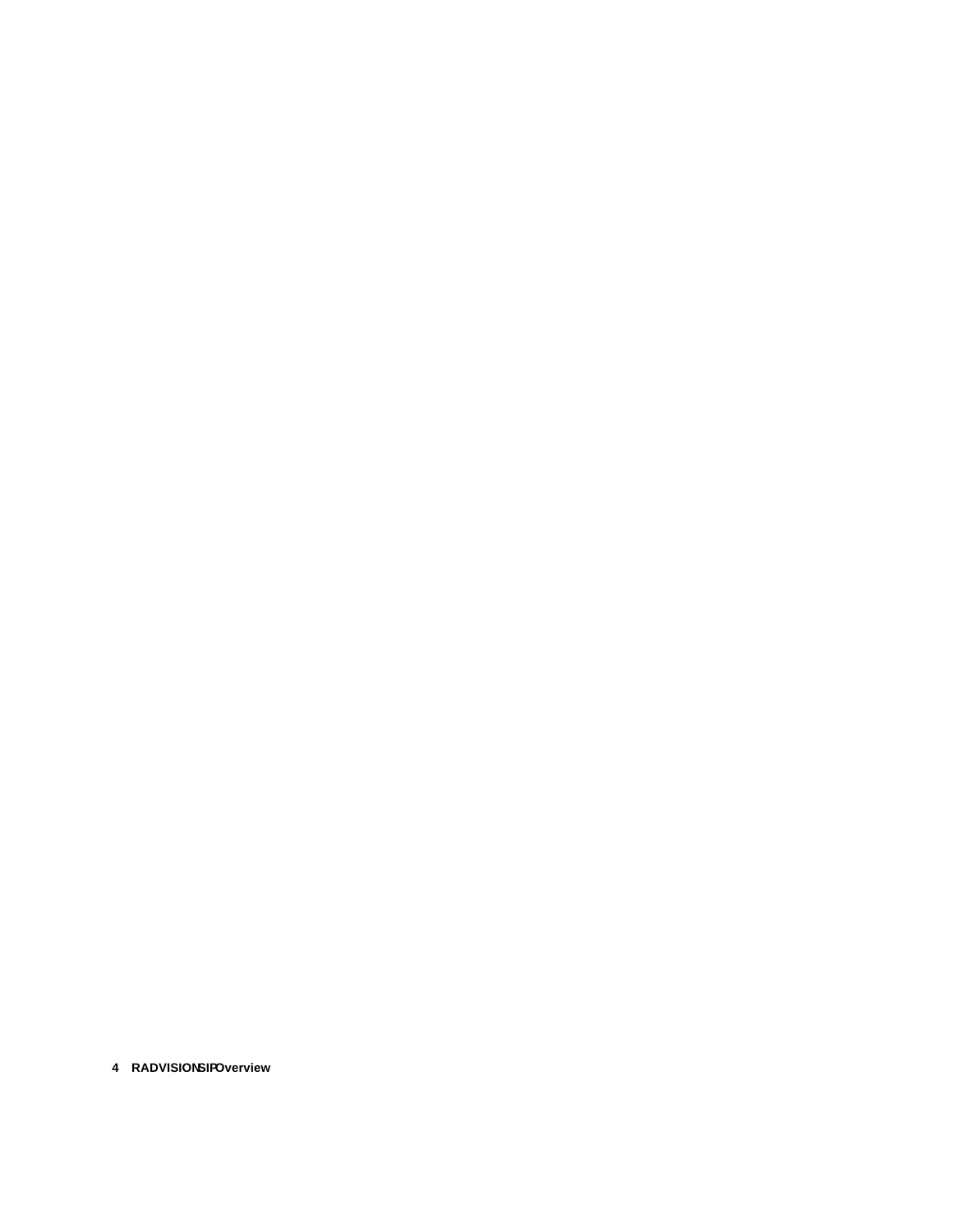## <span id="page-4-1"></span><span id="page-4-0"></span>**SESSION INITIATION PROTOCOL (SIP)**

<span id="page-4-4"></span><span id="page-4-3"></span><span id="page-4-2"></span>

| <b>INTRODUCTION</b> | The Session Initiation Protocol (SIP) is a signaling protocol for initiating,<br>managing and terminating voice and video sessions across packet networks. SIP<br>sessions involve one or more participants and can use unicast or multicast<br>communication. Borrowing from ubiquitous Internet protocols, such as HTTP<br>and SMTP, SIP is text-encoded and highly extensible. SIP may be extended to<br>accommodate features and services such as call control services, mobility,<br>interoperability with existing telephony systems, and more. |
|---------------------|-------------------------------------------------------------------------------------------------------------------------------------------------------------------------------------------------------------------------------------------------------------------------------------------------------------------------------------------------------------------------------------------------------------------------------------------------------------------------------------------------------------------------------------------------------|
|                     | SIP is being developed by the SIP Working Group, within the Internet<br>Engineering Task Force (IETF). The protocol is published as IETF RFC 2543<br>and currently has the status of a proposed standard.                                                                                                                                                                                                                                                                                                                                             |
|                     | This section describes the key constituents of SIP.                                                                                                                                                                                                                                                                                                                                                                                                                                                                                                   |
| <b>SIP ENTITIES</b> | A SIP network is composed of four types of logical SIP entities. Each entity has<br>specific functions and participates in SIP communication as a client (initiates<br>requests), as a server (responds to requests), or as both. One "physical device"<br>can have the functionality of more than one logical SIP entity. For example, a<br>network server working as a Proxy server can also function as a Registrar at the<br>same time.<br>Following are the four types of logical SIP entities:                                                  |
| <b>USER AGENT</b>   | In SIP, a User Agent (UA) is the endpoint entity. User Agents initiate and<br>terminate sessions by exchanging requests and responses. RFC 2543 defines the<br>User Agent as an application, which contains both a User Agent client and User<br>Agent server, as follows:                                                                                                                                                                                                                                                                            |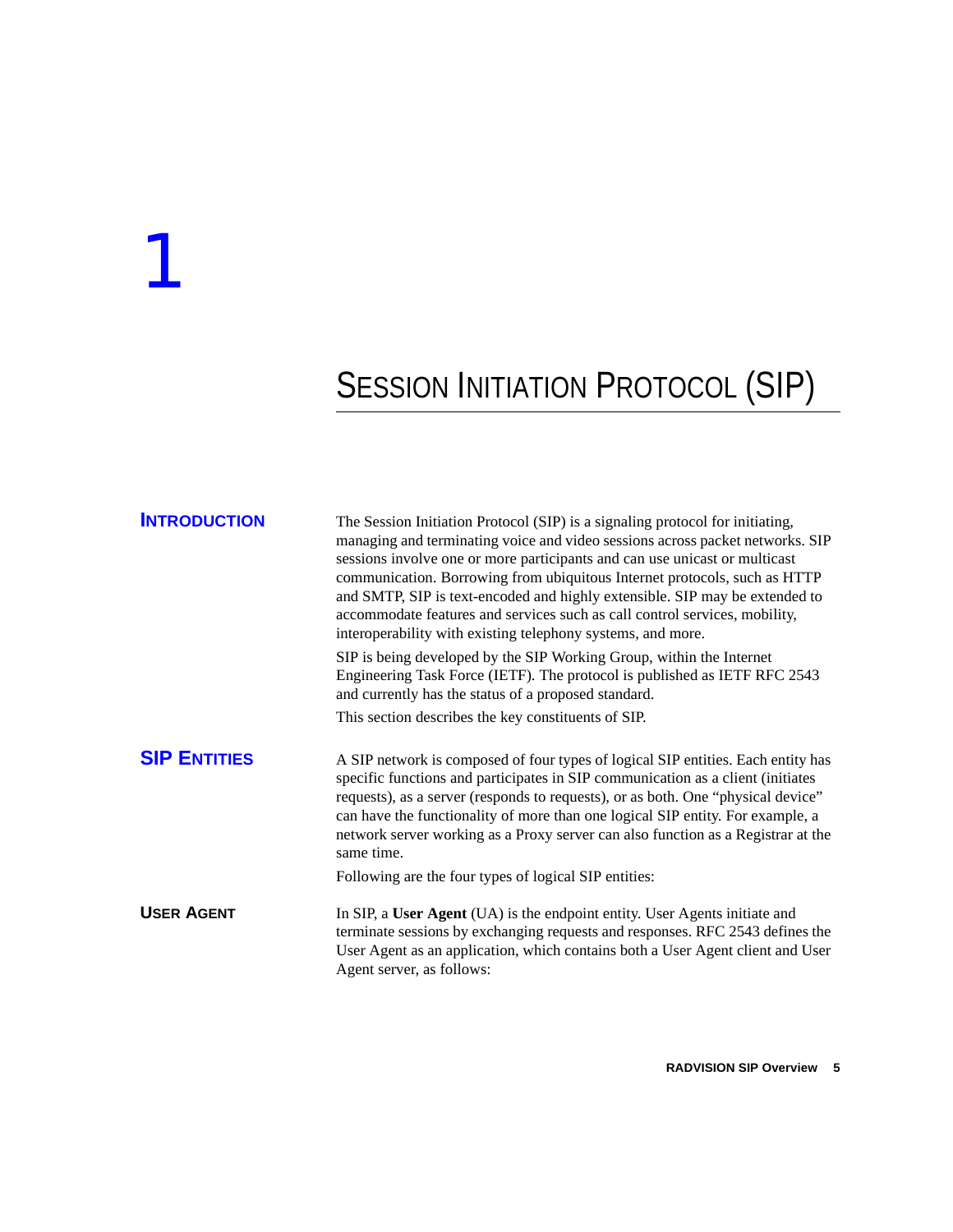<span id="page-5-4"></span><span id="page-5-3"></span><span id="page-5-2"></span><span id="page-5-1"></span><span id="page-5-0"></span>

|                        | SIP requests.                                                                                                                                                                                                                                                                                  | User Agent Client $(UAC)$ —a client application that initiates                                                                                                                                                                                                                                                                          |  |  |
|------------------------|------------------------------------------------------------------------------------------------------------------------------------------------------------------------------------------------------------------------------------------------------------------------------------------------|-----------------------------------------------------------------------------------------------------------------------------------------------------------------------------------------------------------------------------------------------------------------------------------------------------------------------------------------|--|--|
|                        |                                                                                                                                                                                                                                                                                                | User Agent Server (UAS)—a server application that contacts<br>the user when a SIP request is received and that returns a<br>response on behalf of the user.                                                                                                                                                                             |  |  |
|                        | services.                                                                                                                                                                                                                                                                                      | Some of the devices that can have a UA function in a SIP network are:<br>workstations, IP-phones, telephony gateways, call agents, automated answering                                                                                                                                                                                  |  |  |
| <b>PROXY SERVER</b>    | before forwarding it.                                                                                                                                                                                                                                                                          | A Proxy Server is an intermediary entity that acts as both a server and a client<br>for the purpose of making requests on behalf of other clients. Requests are<br>serviced either internally or by passing them on, possibly after translation, to<br>other servers. A Proxy interprets, and, if necessary, rewrites a request message |  |  |
| <b>REDIRECT SERVER</b> | A Redirect Server is a server that accepts a SIP request, maps the SIP address<br>of the called party into zero (if there is no known address) or more new<br>addresses and returns them to the client. Unlike Proxy servers, Redirect Servers<br>do not pass the request on to other servers. |                                                                                                                                                                                                                                                                                                                                         |  |  |
| <b>REGISTRAR</b>       | A Registrar is a server that accepts REGISTER requests for the purpose of<br>updating a location database with the contact information of the user specified in<br>the request.                                                                                                                |                                                                                                                                                                                                                                                                                                                                         |  |  |
| <b>MESSAGES</b>        |                                                                                                                                                                                                                                                                                                |                                                                                                                                                                                                                                                                                                                                         |  |  |
| <b>MESSAGE TYPES</b>   |                                                                                                                                                                                                                                                                                                | There are two types of SIP messages:                                                                                                                                                                                                                                                                                                    |  |  |
|                        |                                                                                                                                                                                                                                                                                                | Requests—sent from the client to the server.                                                                                                                                                                                                                                                                                            |  |  |
|                        |                                                                                                                                                                                                                                                                                                | Responses—sent from the server to the client.                                                                                                                                                                                                                                                                                           |  |  |
| <b>REQUESTS</b>        | Table 1-1                                                                                                                                                                                                                                                                                      | <b>Request Methods</b>                                                                                                                                                                                                                                                                                                                  |  |  |
|                        | Method                                                                                                                                                                                                                                                                                         | <b>Description</b>                                                                                                                                                                                                                                                                                                                      |  |  |
|                        | <b>INVITE</b>                                                                                                                                                                                                                                                                                  | Initiates a call, changes call parameters (re-INVITE).                                                                                                                                                                                                                                                                                  |  |  |
|                        | ACK                                                                                                                                                                                                                                                                                            | Confirms a final response for INVITE.                                                                                                                                                                                                                                                                                                   |  |  |
|                        | BYE                                                                                                                                                                                                                                                                                            | Terminates a call.                                                                                                                                                                                                                                                                                                                      |  |  |
|                        | CANCEL                                                                                                                                                                                                                                                                                         | Cancels searches and "ringing".                                                                                                                                                                                                                                                                                                         |  |  |
|                        | <b>OPTIONS</b>                                                                                                                                                                                                                                                                                 | Queries the capabilities of the other side.                                                                                                                                                                                                                                                                                             |  |  |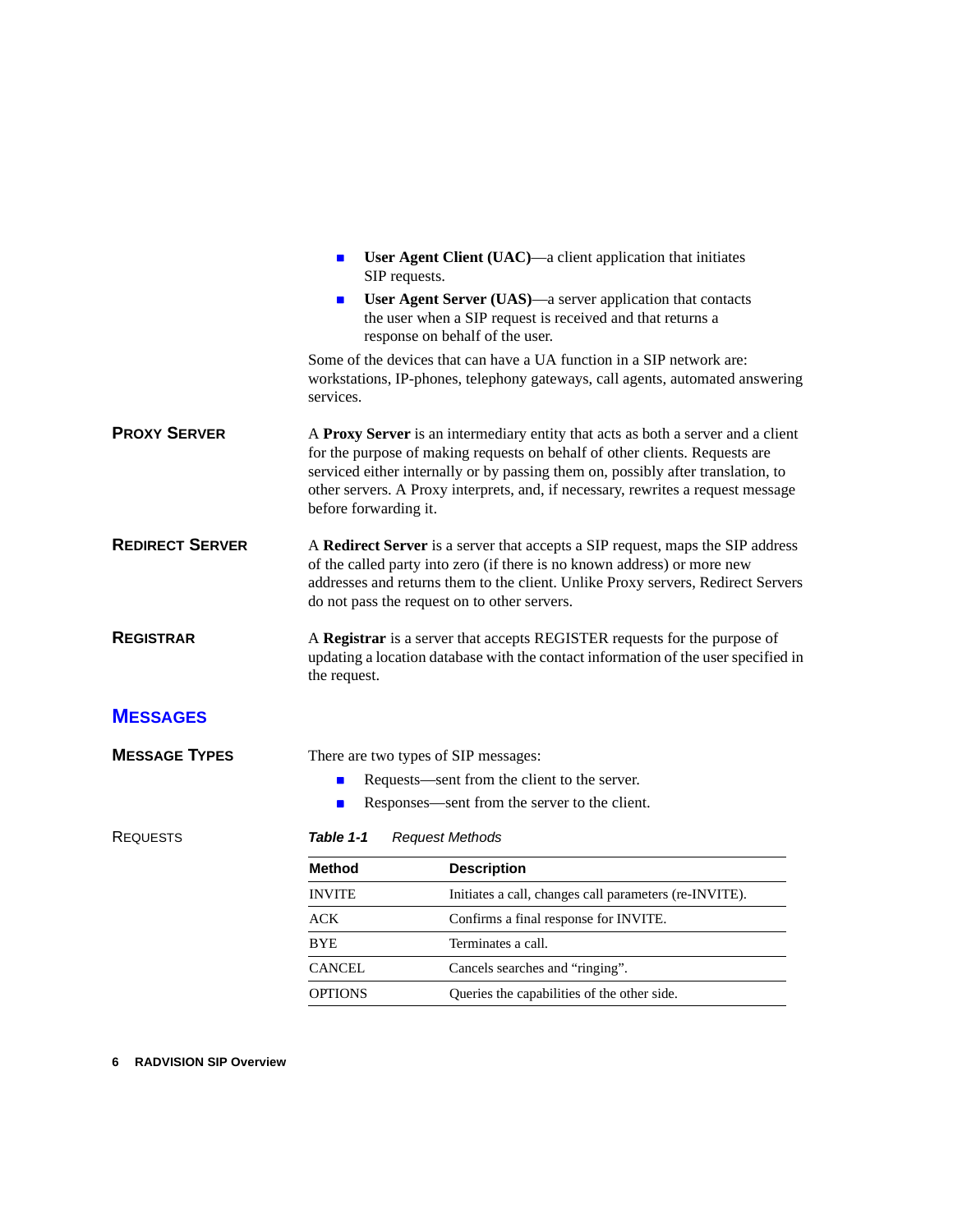| Method          | <b>Description</b>                                                       |
|-----------------|--------------------------------------------------------------------------|
| <b>REGISTER</b> | Registers with the Location Service.                                     |
| <b>INFO</b>     | Sends mid-session information that does not modify the<br>session state. |

#### RESPONSES Response messages contain numeric response codes. The SIP response code set is partly based on HTTP response codes. There are two types of responses and six classes:

#### **RESPONSE TYPES**

- **Provisional** (1xx class)—provisional responses are used by the server to indicate progress, but they do not terminate SIP transactions
- **Final** (2xx, 3xx, 4xx, 5xx, 6xx classes)—final responses terminate SIP transactions.

#### **CLASSES**

- $1xx =$  provisional, searching, ringing, queuing etc.
- $2xx = success$
- $3xx$  = redirection, forwarding
- $4xx =$  request failure (client mistakes)
- $5xx =$  server failures
- 6xx = global failure (busy, refusal, not available anywhere)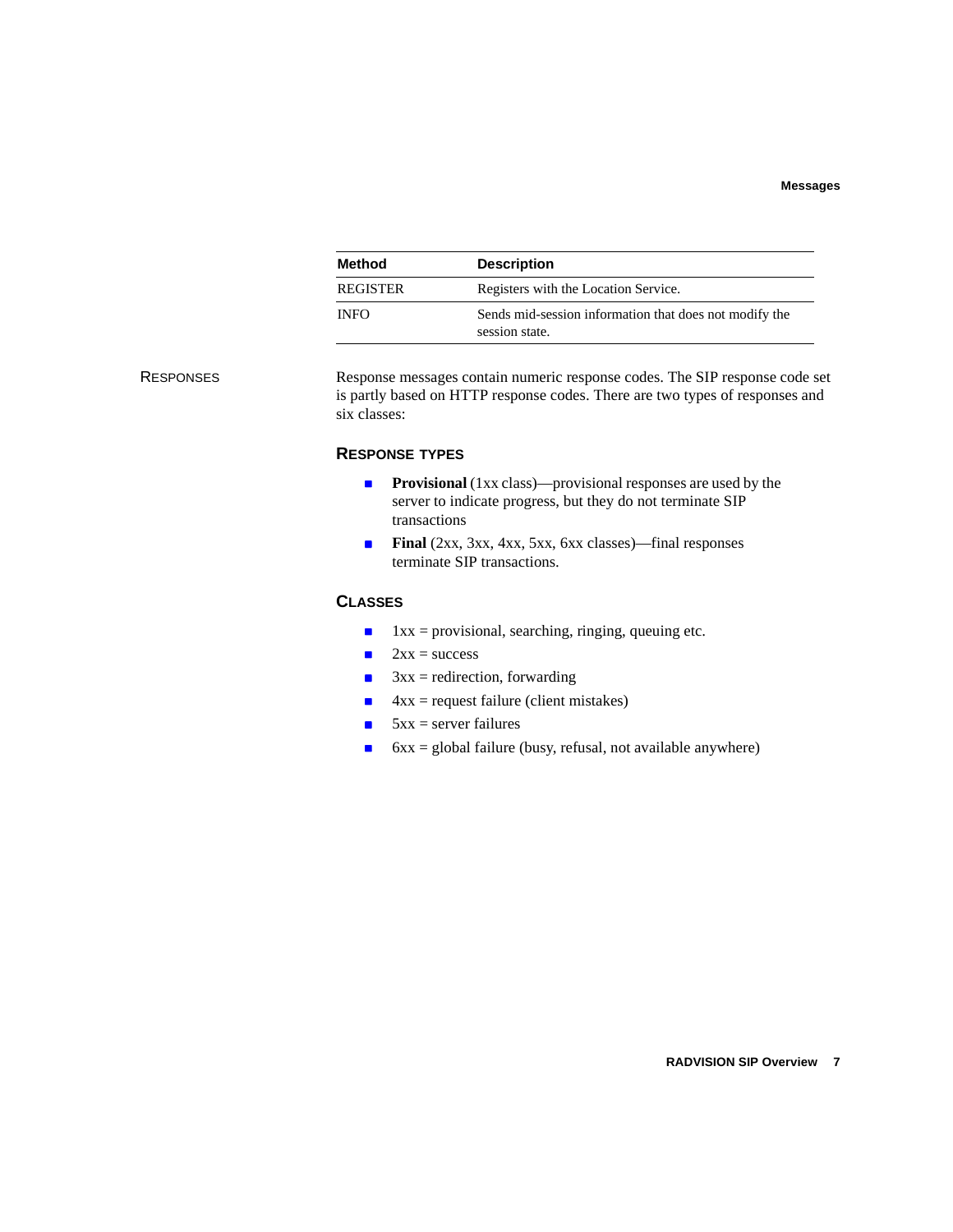#### *Table 1-2 Response Code Examples*

<span id="page-7-0"></span>

|                      | 100                                                                                                                                                                                                                                                                                                                                                                                                                                                                                                                                                                                                                                           | Continue                                                | 408 | Request time-out                    |
|----------------------|-----------------------------------------------------------------------------------------------------------------------------------------------------------------------------------------------------------------------------------------------------------------------------------------------------------------------------------------------------------------------------------------------------------------------------------------------------------------------------------------------------------------------------------------------------------------------------------------------------------------------------------------------|---------------------------------------------------------|-----|-------------------------------------|
|                      | 180                                                                                                                                                                                                                                                                                                                                                                                                                                                                                                                                                                                                                                           | Ringing                                                 | 480 | Unavailable                         |
|                      | 200                                                                                                                                                                                                                                                                                                                                                                                                                                                                                                                                                                                                                                           | <b>OK</b>                                               | 481 | Call-leg/Transaction does not exist |
|                      | 300                                                                                                                                                                                                                                                                                                                                                                                                                                                                                                                                                                                                                                           | Multiple choices                                        | 482 | Loop detected                       |
|                      | 301                                                                                                                                                                                                                                                                                                                                                                                                                                                                                                                                                                                                                                           | Moved permanently                                       | 5xx | Server error                        |
|                      | 302                                                                                                                                                                                                                                                                                                                                                                                                                                                                                                                                                                                                                                           | Moved temporarily                                       | 600 | <b>Busy</b>                         |
|                      | 400                                                                                                                                                                                                                                                                                                                                                                                                                                                                                                                                                                                                                                           | Bad request                                             | 603 | Decline                             |
|                      | 401                                                                                                                                                                                                                                                                                                                                                                                                                                                                                                                                                                                                                                           | Unauthorized                                            | 604 | Does not exist                      |
|                      | 403                                                                                                                                                                                                                                                                                                                                                                                                                                                                                                                                                                                                                                           | Forbidden                                               | 606 | Not acceptable                      |
| <b>MESSAGE PARTS</b> |                                                                                                                                                                                                                                                                                                                                                                                                                                                                                                                                                                                                                                               | SIP messages are composed of the following three parts: |     |                                     |
| <b>START LINE</b>    | Every SIP message begins with a Start Line. The Start Line conveys the<br>message type (method type in requests, and response code in responses) and the<br>protocol version. The Start Line may be either a Request-line (requests) or a<br>Status-line (responses), as follows:<br>The Request-line includes a Request URI, which indicates the<br>$\blacksquare$<br>user or service to which this request is being addressed. Unlike<br>the "To" field (see Message Samples below), this address can be<br>re-written by proxies.<br>The Status-line holds the numeric Status-code and its associated<br>$\blacksquare$<br>textual phrase. |                                                         |     |                                     |
|                      |                                                                                                                                                                                                                                                                                                                                                                                                                                                                                                                                                                                                                                               |                                                         |     |                                     |
|                      |                                                                                                                                                                                                                                                                                                                                                                                                                                                                                                                                                                                                                                               |                                                         |     |                                     |

HEADERS SIP header fields are used to convey message attributes and to modify message meaning. They are similar in syntax and semantics to HTTP header fields (in fact some headers are borrowed from HTTP) and thus always take the format:

<name>:<value>

Headers can span multiple lines. Some SIP headers such as Via, Contact, Route and Request-Route can appear multiple times in a message or, alternatively, can take multiple comma-separated values in a single header occurrence.

BODY (CONTENT) A message Body is used to describe the session to be initiated (for example, in a multimedia session this may include audio and video codec types, sampling rates etc.), or alternatively it may be used to contain opaque textual or binary data of any type which relates in some way to the session. Message bodies can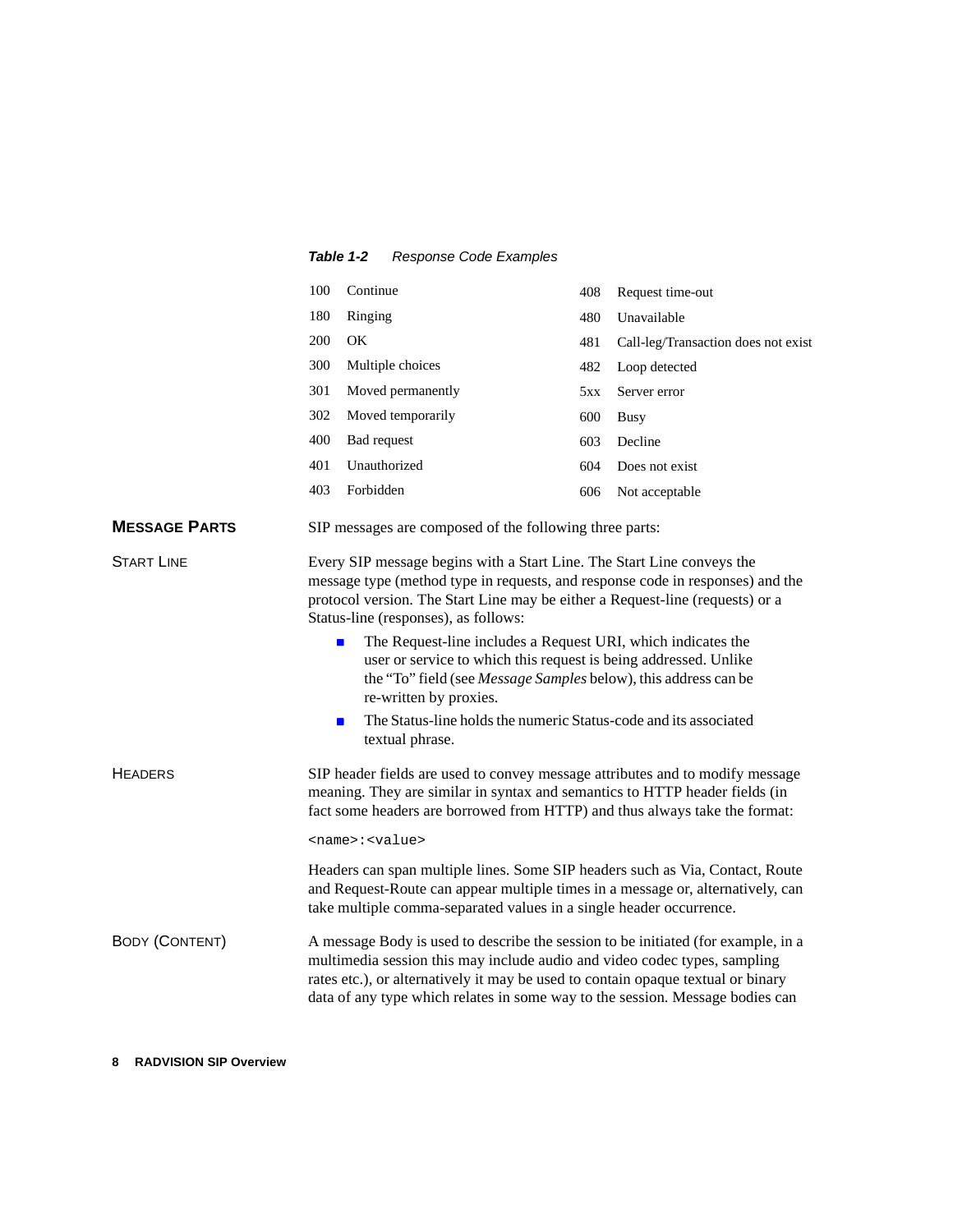<span id="page-8-0"></span>

|                        | appear both in request and in response messages. SIP makes a clear distinction<br>between signaling information, conveyed in the SIP Start Line and headers, and<br>the session description information, which is outside the scope of SIP.                                                                                                                     |                                                                                          |  |  |  |
|------------------------|-----------------------------------------------------------------------------------------------------------------------------------------------------------------------------------------------------------------------------------------------------------------------------------------------------------------------------------------------------------------|------------------------------------------------------------------------------------------|--|--|--|
|                        | Possible body types include:                                                                                                                                                                                                                                                                                                                                    |                                                                                          |  |  |  |
|                        | SDP—see Session Description Protocol (SDP).<br>$\blacksquare$                                                                                                                                                                                                                                                                                                   |                                                                                          |  |  |  |
|                        | ■                                                                                                                                                                                                                                                                                                                                                               | Multipurpose Internet Mail Extensions (MIME).                                            |  |  |  |
|                        | Others—to be defined in the IETF and in specific<br>$\blacksquare$<br>implementations.                                                                                                                                                                                                                                                                          |                                                                                          |  |  |  |
| <b>MESSAGE SAMPLES</b> | The following samples show the message exchange between two User Agents<br>for the purpose of setting up a voice call. SIP user alice@radvision.com invites<br>SIP user bob@acme.com to a call for the purpose of discussing lunch. Alice<br>sends an INVITE request containing an SDP body. Bob replies with a 200 OK<br>response also containing an SDP body. |                                                                                          |  |  |  |
| <b>REQUEST MESSAGE</b> |                                                                                                                                                                                                                                                                                                                                                                 |                                                                                          |  |  |  |
|                        | <b>Request Message line</b>                                                                                                                                                                                                                                                                                                                                     | <b>Description</b>                                                                       |  |  |  |
|                        | INVITE sip:bob@acme.com SIP/2.0                                                                                                                                                                                                                                                                                                                                 | Request line: Method type, request<br>URI (SIP address of called party),<br>SIP version. |  |  |  |
|                        | Via: SIP/2.0/UDP                                                                                                                                                                                                                                                                                                                                                | Address of previous hop.                                                                 |  |  |  |
|                        | alice_ws.radvision.com                                                                                                                                                                                                                                                                                                                                          |                                                                                          |  |  |  |
|                        | From: Alice A. <sip:alice@radvision.com><br/>User originating this request.</sip:alice@radvision.com>                                                                                                                                                                                                                                                           |                                                                                          |  |  |  |
|                        | To: Bob B. <sip:bob@acme.com></sip:bob@acme.com>                                                                                                                                                                                                                                                                                                                | User being invited, as specified<br>originally.                                          |  |  |  |
|                        | Call-ID: 2388990012@alice_ws.radvision.com                                                                                                                                                                                                                                                                                                                      | Globally unique ID of this call.                                                         |  |  |  |
|                        | CSeq: 1 INVITE                                                                                                                                                                                                                                                                                                                                                  | Command sequence. Identifies<br>transaction.                                             |  |  |  |
|                        | Subject: Lunch today.                                                                                                                                                                                                                                                                                                                                           | Call subject and/or nature.                                                              |  |  |  |
|                        | Content-Type: application/SDP                                                                                                                                                                                                                                                                                                                                   | Type of body-in this case SDP.                                                           |  |  |  |
|                        | Content-Length: 182                                                                                                                                                                                                                                                                                                                                             | Number of bytes in the body.                                                             |  |  |  |
|                        |                                                                                                                                                                                                                                                                                                                                                                 | Blank line marks end of SIP<br>headers and beginning of body.                            |  |  |  |

v=0 Version of SDP.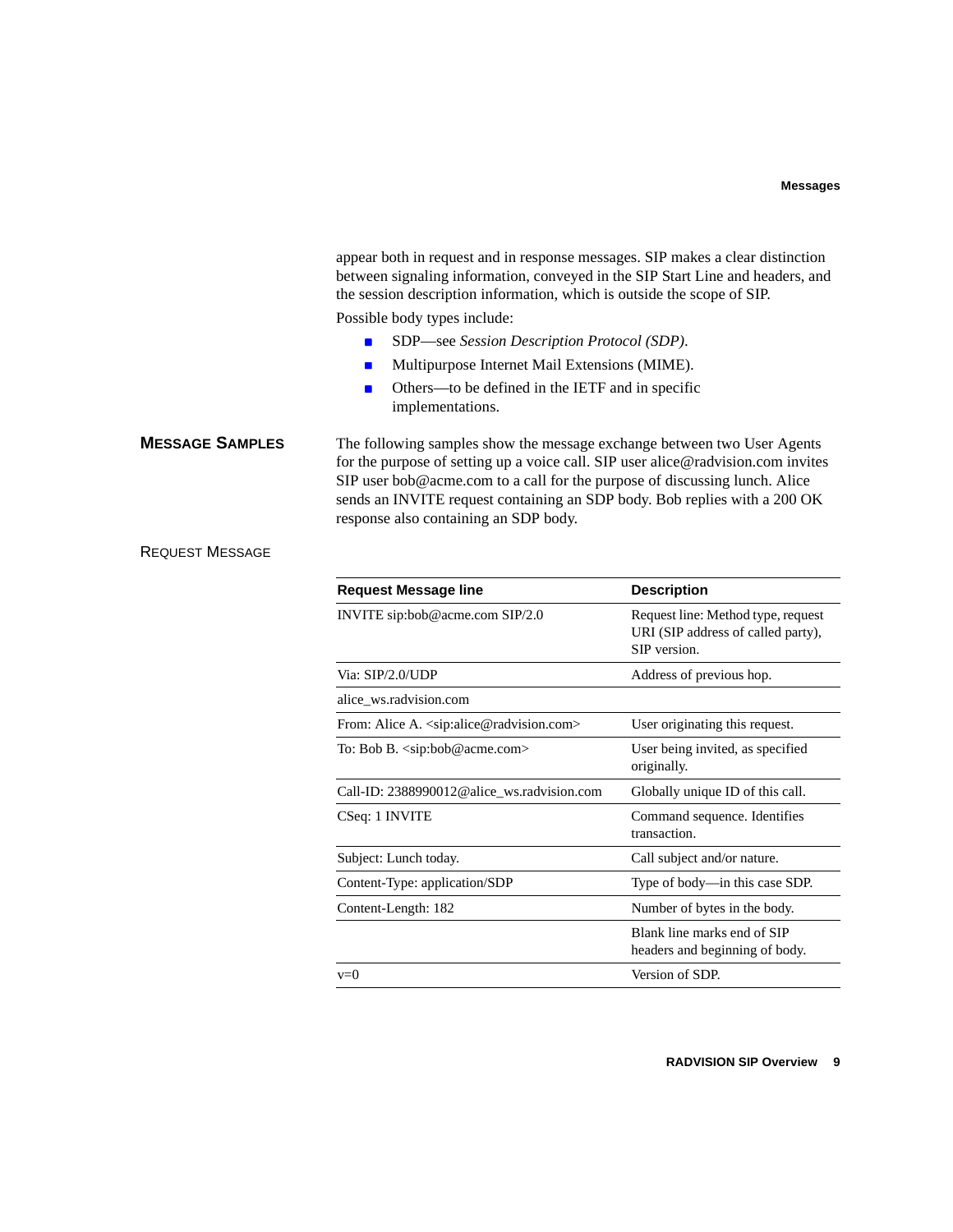| <b>Request Message line</b>                  | <b>Description</b>                                                                           |
|----------------------------------------------|----------------------------------------------------------------------------------------------|
| o=Alice 53655765 2353687637 IN IP4 128.3.4.5 | Owner/creator and session<br>identifier, session version address<br>type and address.        |
| $s =$ Call from Alice.                       | Session subject.                                                                             |
| c=IN IP4 alice_ws.radvision.com              | Connection information.                                                                      |
| M=audio 3456 RTP/AVP $0.345$                 | Media description: type, port,<br>possible formats caller is willing<br>to receive and send. |

#### RESPONSE MESSAGE

| <b>Response Message line</b>                                       | <b>Description</b>                                                                    |
|--------------------------------------------------------------------|---------------------------------------------------------------------------------------|
| SIP/2.0 200 OK                                                     | Status line: SIP version, response<br>code, reason phrase.                            |
| Via: SIP/2.0/UDP alice ws.radvision.com                            | Copied from request.                                                                  |
| From: Alice A. <sip:alice@radvision.com></sip:alice@radvision.com> | Copied from request.                                                                  |
| To: Bob B. $\langle$ sip:bob@acme.com>;tag=17462311                | Copied from request. Includes<br>unique tag to identify call-leg.                     |
| Call-ID: 2388990012@alice_ws.radvision.com                         | Copied from request.                                                                  |
| CSeq: 1 INVITE                                                     | Copied from request.                                                                  |
| Content-Type: application/SDP                                      |                                                                                       |
| Content-Length: 200                                                |                                                                                       |
|                                                                    | Blank line marks end of SIP<br>headers and beginning of the body.                     |
| $v=0$                                                              | Version of SDP.                                                                       |
| o=Bob 4858949 4858949 IN IP4 192.1.2.3                             | Owner/creator and session<br>identifier, session version address<br>type and address. |
| $s=$ Lunch                                                         | Session subject.                                                                      |
| $c=IN$ IP4 machine 1.acme.com                                      | Connection information.                                                               |
| m=audio 5004 RTP/AVP $0.3$                                         | Description of media streams the<br>receiver of the call is willing to<br>accept.     |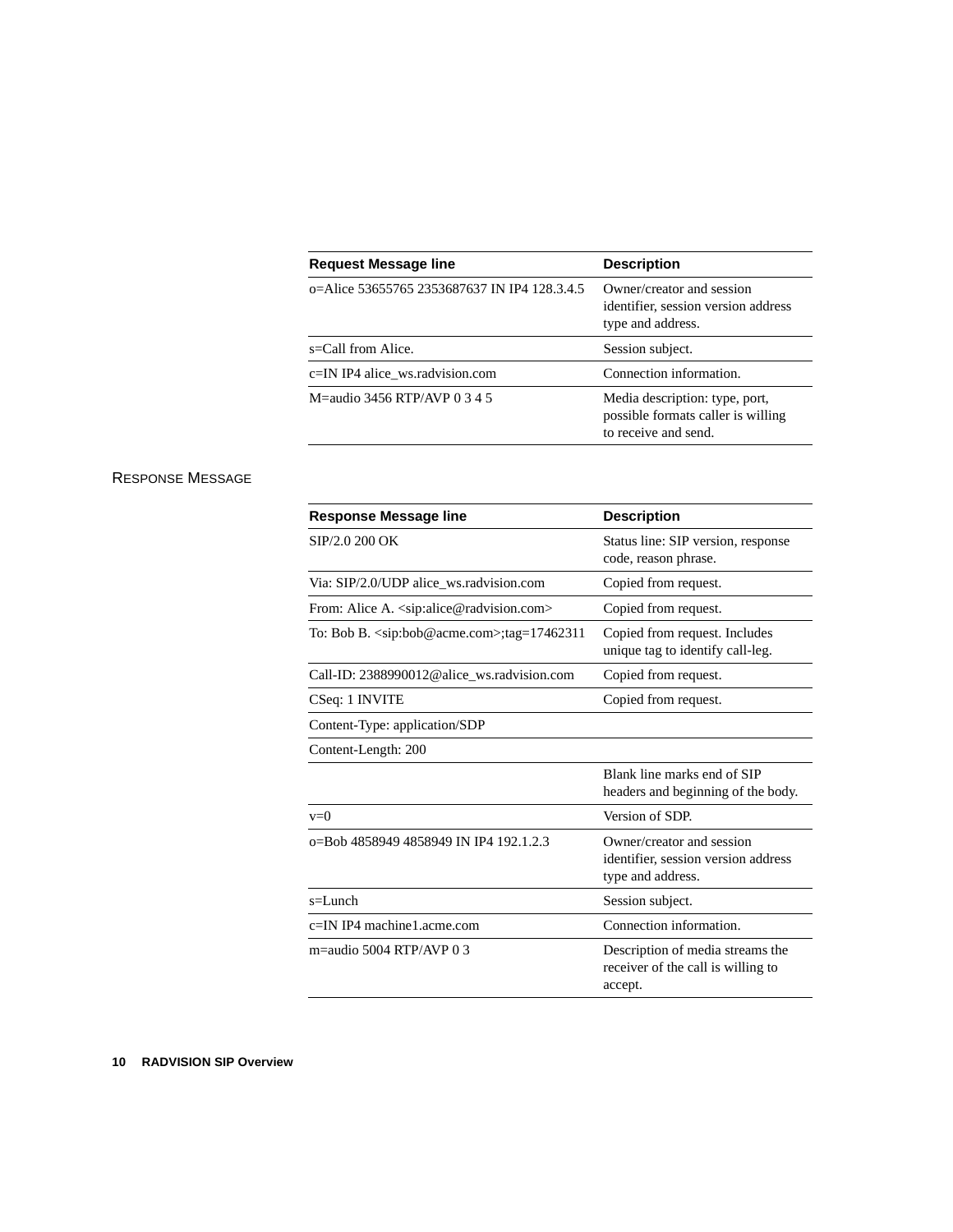#### <span id="page-10-0"></span>**ENTITY INTERACTION**

#### <span id="page-10-1"></span>**SESSION ESTABLISHMENT AND TERMINATION**

This section describes the interaction between SIP entities in various common session initiation scenarios.

*[Figure 1-1](#page-10-2)* shows the interaction between a User Agent Client (UAC) and a User Agent Server (UAS) during trivial session establishment and termination.



<span id="page-10-2"></span>*Figure 1-1 SIP Session Establishment and Call Termination*

SESSION ESTABLISHMENT **CALL FLOW**

- 1. The calling User Agent Client sends an INVITE message to Bob's SIP address: sip:bob@acme.com. This message also contains an SDP packet describing the media capabilities of the calling terminal.
- 2. The UAS receives the request and immediately responds with a 100-Trying response message.
- 3. The UAS starts "ringing" to inform Bob of the new call. Simultaneously a 180 (Ringing) message is sent to the UAC.
- 4. The UAS sends a 182 (Queued) call status message to report that the call is behind two other calls in the queue.
- 5. The UAS sends a 182 (Queued) call status message to report that the call is behind one other call in the queue.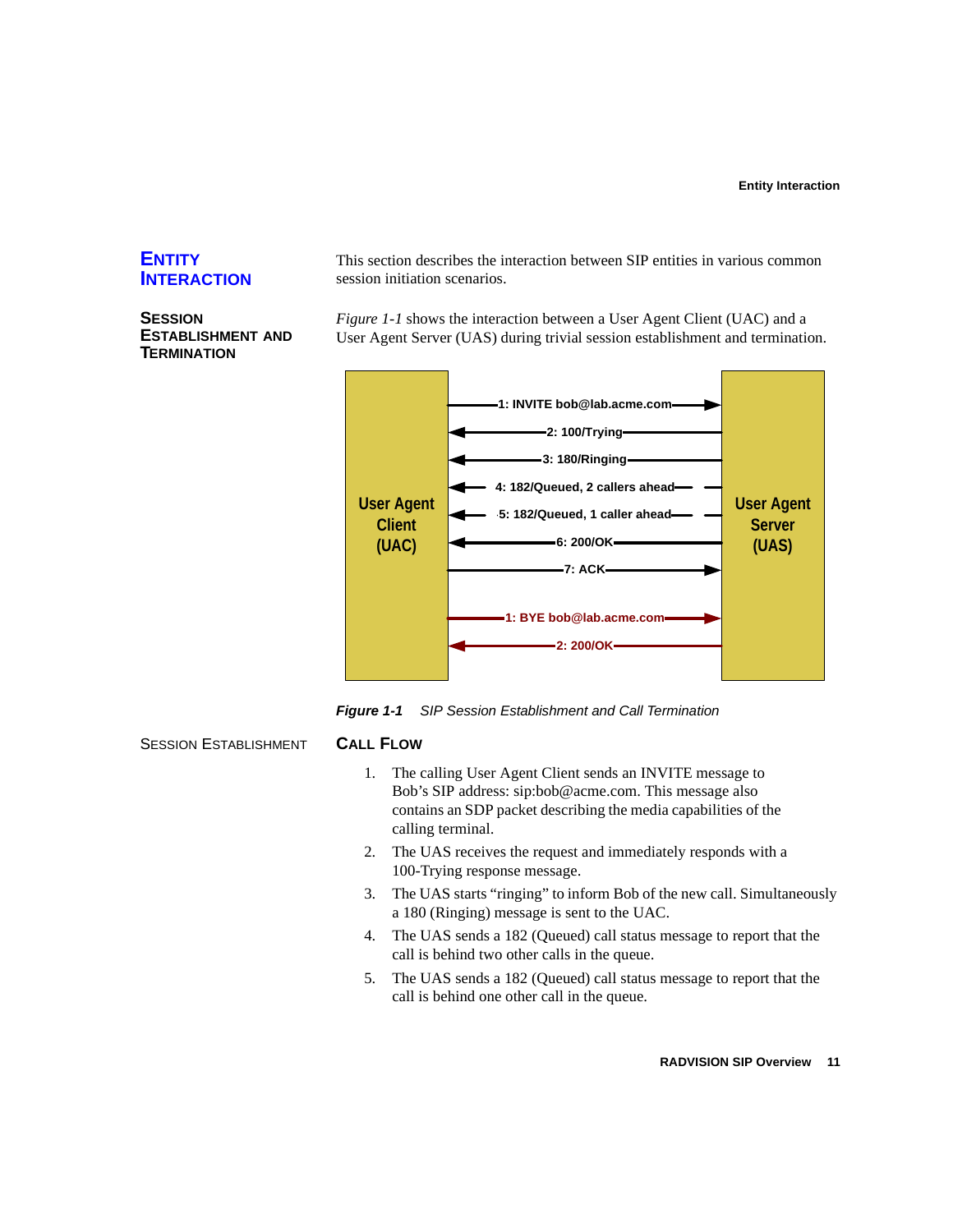|                            | 6. | Bob picks up the call and the UAS sends a 200 (OK) message to the<br>calling UA. This message also contains an SDP packet describing the<br>media capabilities of Bob's terminal. |
|----------------------------|----|-----------------------------------------------------------------------------------------------------------------------------------------------------------------------------------|
|                            | 7. | The calling UAC sends an ACK request to confirm the 200 (OK)<br>response was received.                                                                                            |
| <b>SESSION TERMINATION</b> |    | The session termination call flow proceeds as follows:                                                                                                                            |
|                            |    | The caller decides to end the call and "hangs-up". This results<br>in a BYE request being sent to Bob's UAS at SIP address<br>sip:bob@lab.acme.com                                |
|                            |    | Bob's UAS responds with 200 (OK) message and notifies Bob that the<br>conversation has ended.                                                                                     |

<span id="page-11-0"></span>



<span id="page-11-1"></span>*Figure 1-2 Simple Call Redirection Using a Redirect Server*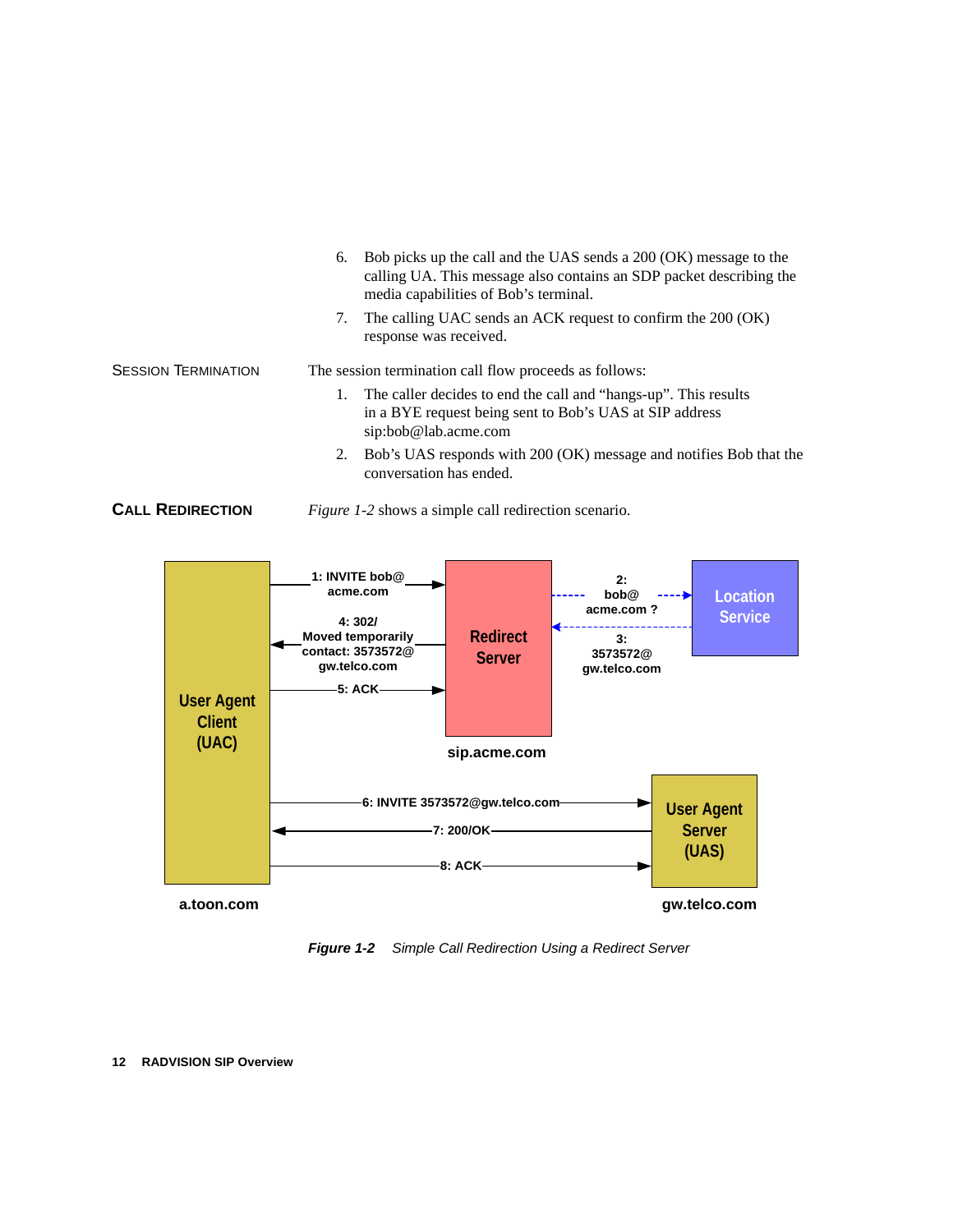#### **CALL FLOW**

- 1. First a SIP INVITE message is sent to bob@acme.com, but finds the Redirect server sip.acme.com along the signaling path.
- 2. The Redirect server looks up Bob's current location in a Location Service using a non-SIP protocol (for example, LDAP).
- 3. The Location Service returns Bob's current location: SIP address 3573572@gwtelco.com.
- 4. The Redirect Server returns this information to the calling UAC using a 302 (Moved Temporarily) response. In the response message it enters a contact header and sets the value to Bob's current location, 3573572@gwtelco.com.
- 5. The calling UAC acknowledges the response by sending an ACK message.
- 6. The calling UAC then continues the transaction directly with gw.telco.com by sending a new INVITE.
- 7. gw.telco.com is able to notify Bob's terminal of the call and Bob "picks up" the call. A 200 (OK) response is sent back to the calling UAC.
- 8. The calling UAC acknowledges with an ACK message.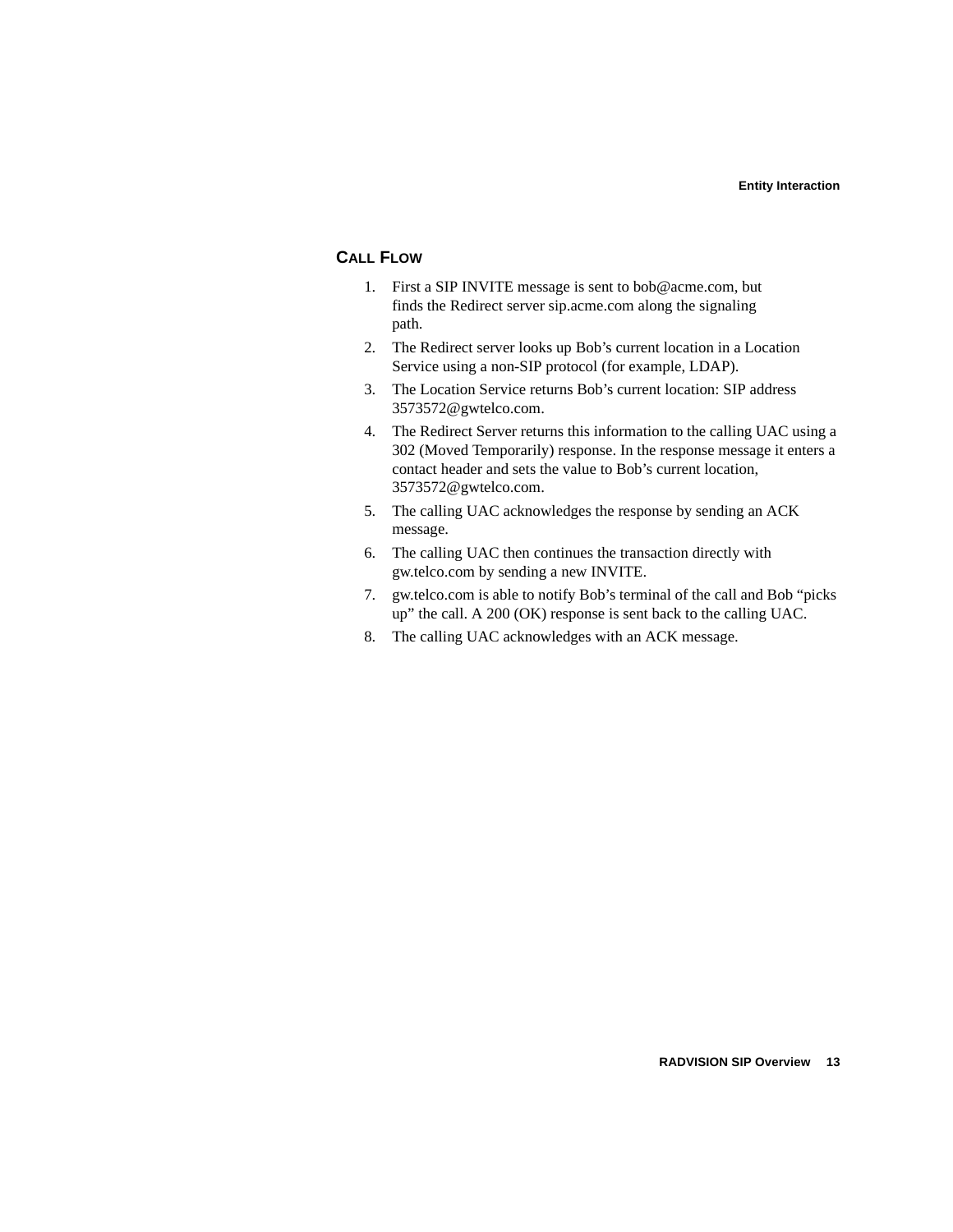<span id="page-13-0"></span>**CALL PROXYING** *[Figure 1-3](#page-13-1)* shows call set-up between two User Agents with the assistance of an intermediate Proxy server.



**a.toon.com**

**lab.acme.com**

<span id="page-13-1"></span>*Figure 1-3 Call Proxying Scenario*

#### **CALL FLOW**

- 1. An INVITE message is sent to bob@ acme.com, but finds the Proxy server sip.acme.com along the signaling path.
- 2. The Proxy server immediately responds with a 100 (Trying) provisional response.
- 3. The Proxy server looks-up Bob's current location in a Location Service using a non-SIP protocol (For example, LDAP).
- 4. The Location Service returns Bob's current location: SIP address bob@lab.acme.com.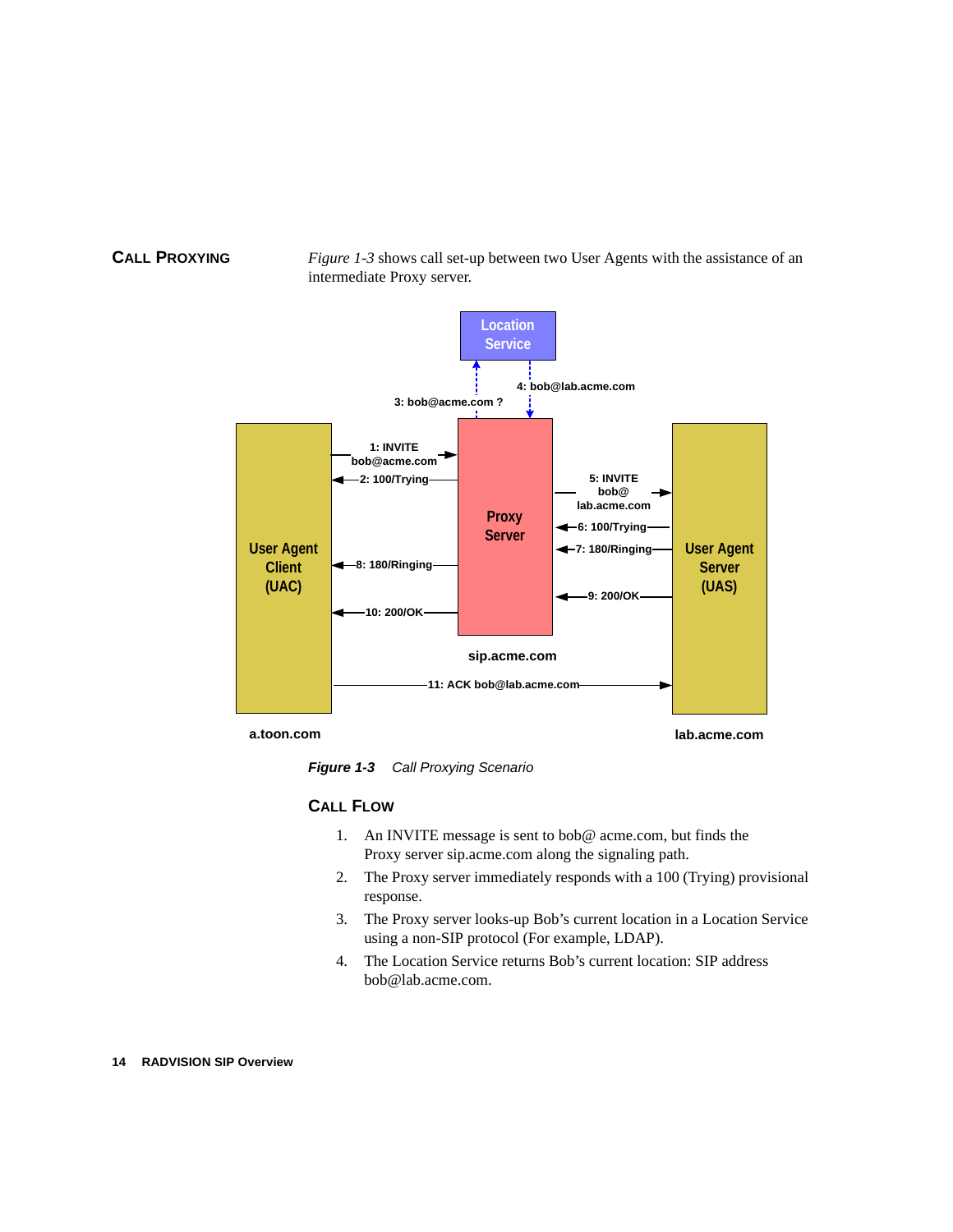- 5. The Proxy server decides to proxy the call and creates a new INVITE message based on the original INVITE message, but with the request URI in the start line changed to bob@lab.acme.com. The Proxy server sends this request to the UAS at lab.acme.com.
- 6. The UAS responds first with a 100 (Trying).
- 7. The UAS responds with a 180 (Ringing) response.
- 8. The Proxy server forwards the 180 (Ringing) response back to the calling UA.
- 9. When the call is accepted by the user (for example, by picking up the handset) the UAS at lab.acme.com sends a 200 (OK) response. In this example, Bob's UAS inserts a Contact header into the response with the value bob@lab.acme.com. Further SIP communication will be sent directly to it and not via the Proxy Server. This action is optional.
- 10. The Proxy forwards the 200 (OK) response back to the calling UAC.
- 11. The calling UA sends an ACK directly to Bob's UA at the lab (according to the Contact header it found in the 200 (OK) response).

<span id="page-14-0"></span>**SESSION DESCRIPTION PROTOCOL (SDP)** SDP is the protocol used to describe multimedia session announcement, multimedia session invitation and other forms of multimedia session initiation. A multimedia session is defined, for these purposes, as a set of media streams that exist for a duration of time.

<span id="page-14-1"></span>**SDP PACKETS** SDP packets usually include the following information:

#### **Session information**

- Session name and purpose.
- $\blacksquare$  Time(s) the session is active.

Since the resources necessary for participating in a session may be limited, it would be useful to include the following additional information:

- Information about the bandwidth to be used by the session.
- Contact information for the person responsible for the session.

#### **Media information**

- Type of media, such as video and audio.
- **Transport protocol, such as RTP/UDP/IP and H.320**
- Media format, such as H.261 video and MPEG video.